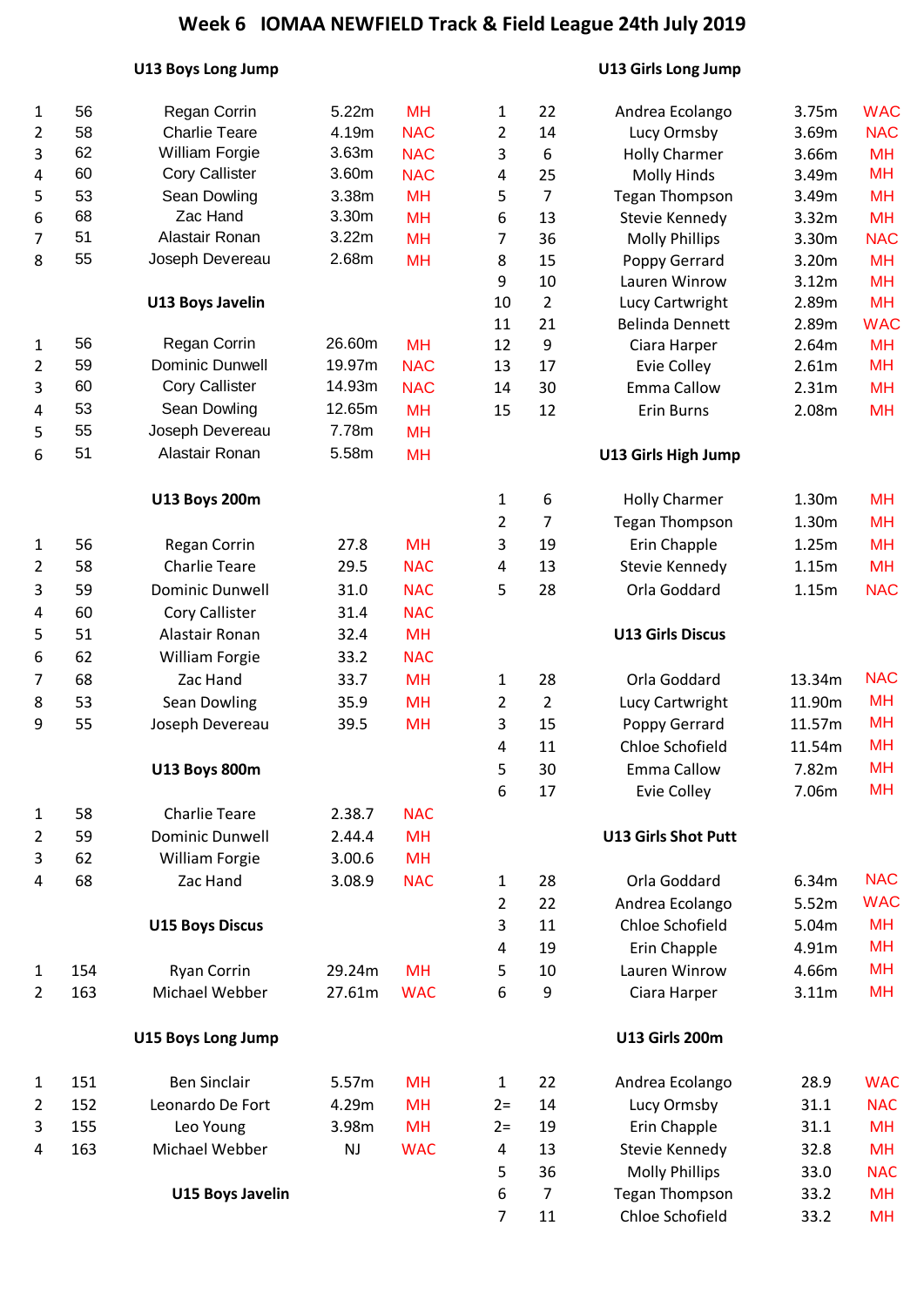| 1              | 154   | <b>Ryan Corrin</b>       | 27.87m  | <b>MH</b>  | 8              | 25             | <b>Molly Hinds</b>         | 33.3    | MH         |
|----------------|-------|--------------------------|---------|------------|----------------|----------------|----------------------------|---------|------------|
| $\overline{2}$ | 152   | Leonardo De Fort         | 16.85m  | <b>MH</b>  | 9              | 6              | <b>Holly Charmer</b>       | 33.3    | <b>MH</b>  |
|                |       |                          |         |            | 10             | 15             | Poppy Gerrard              | 34.9    | <b>MH</b>  |
|                |       | <b>U15 Boys 200m</b>     |         |            | 11             | 21             | <b>Belinda Dennett</b>     | 35.8    | <b>WAC</b> |
| $\mathbf{1}$   | 151   | <b>Ben Sinclair</b>      | 23.4    | <b>MH</b>  |                |                | <b>U13 Girls 800m</b>      |         |            |
| $\overline{2}$ | 458gu | <b>Tony Quinn</b>        | 24.9    | $\ast$     |                |                |                            |         |            |
| 3              | 164   | Liam Savage              | 26.2    | $\ast$     | 1              | 14             | Lucy Ormsby                | 2.59.1  | <b>NAC</b> |
| 4              | 152   | Leonardo De Fort         | 29.6    | <b>MH</b>  | 2              | 25             | <b>Molly Hinds</b>         | 3.01.9  | <b>MH</b>  |
| 5              | 155   | Leo Young                | 30.2    | <b>MH</b>  | 3              | 10             | Lauren Winrow              | 3.03.3  | <b>MH</b>  |
| 6              | 158   | Harley Low               | 33.6    | <b>MH</b>  | 4              | 21             | <b>Belinda Dennett</b>     | 3.03.3  | <b>WAC</b> |
|                |       |                          |         |            | 5              | $\overline{2}$ | Lucy Cartwright            | 3.10.3  | <b>MH</b>  |
|                |       | <b>U15 Boys 300m</b>     |         |            | 6              | 9              | Ciara Harper               | 3.16.8  | <b>MH</b>  |
| $\mathbf{1}$   | 158   | Harley Low               | 55.5    | <b>MH</b>  |                |                | <b>U15 Girls Discus</b>    |         |            |
|                |       | <b>U15 Boys 800m</b>     |         |            | $\mathbf{1}$   | 111            | Mia Dunwell                | 14.10m  | <b>NAC</b> |
| $\mathbf{1}$   | 151   | <b>Ben Sinclair</b>      | 2.08.4  | <b>MH</b>  |                |                | <b>U15 Girls Long Jump</b> |         |            |
| $\overline{2}$ | 161   | Gethin Owen              | 2.20.9  | <b>WAC</b> |                |                |                            |         |            |
| 3              | 155   | Leo Young                | 2.43.5  | <b>MH</b>  | $\mathbf{1}$   | 110            | Ella Crowe                 | 4.53m   | <b>NAC</b> |
| $\overline{a}$ | 158   | Harry Low                | 3.05.2  | <b>MH</b>  | $\overline{2}$ | 114            | <b>Madison McMullan</b>    | 4.43m   | <b>NAC</b> |
|                |       |                          |         |            | 3              | 109            | Macy Hillier               | 4.36m   | <b>MH</b>  |
|                |       | U15 Boys 3000m           |         |            | 4              | 107            | Mairi Harrison             | 4.07m   | <b>MH</b>  |
| $\mathbf{1}$   | 154   | <b>Ryan Corrin</b>       | 10.36.1 | <b>MH</b>  |                |                | <b>U15 Girls High Jump</b> |         |            |
|                |       | <b>U17 Men Discus</b>    |         |            | 1              | 110            | Ella Crowe                 | 1.50m   | <b>NAC</b> |
|                |       |                          |         |            | $2 =$          | 109            | Macy Hillier               | 1.40m   | <b>MH</b>  |
| 1              | 254   | James Margrave           | 25.99m  | <b>NAC</b> | $2=$           | 107            | Mairi Harrison             | 1.40m   | <b>MH</b>  |
|                |       | <b>U17 Men 200m</b>      |         |            |                |                | <b>U15 Girls 300m</b>      |         |            |
| $\mathbf{1}$   | 254   | James Margrave           | 25.1    | <b>NAC</b> | $\mathbf{1}$   | 107            | Mairi Harrison             | 45.5    | MH         |
| $\overline{2}$ | 255   | <b>Connor Bassage</b>    | 25.4    | <b>MH</b>  | $\overline{2}$ | 111            | Mia Dunwell                | 54.0    | <b>NAC</b> |
|                |       | U20 Men Long Jump        |         |            |                |                | <b>U15 Girls 200m</b>      |         |            |
| $\mathbf{1}$   | 301   | Keoghan Taylor           | 6.31m   | <b>MH</b>  | $\mathbf{1}$   | 114            | <b>Madison McMullan</b>    |         | <b>NAC</b> |
| $\overline{2}$ | 307   | Chachai O'Hare           | 5.90m   | <b>MH</b>  |                |                |                            |         |            |
|                |       | <b>U20 Men 200m</b>      |         |            |                |                | <b>U15 Girls 800m</b>      |         |            |
|                |       |                          |         |            | 1              | 110            | Ella Crowe                 | 2.29.1  | <b>NAC</b> |
| $\mathbf{1}$   | 301   | Keoghan Taylor           | 23.2    | <b>MH</b>  | $\overline{2}$ | 114            | <b>Madison McMullan</b>    | 2.44.5  | <b>NAC</b> |
|                |       | <b>U20 Men 3000m</b>     |         |            |                |                | <b>U15 Girls 3000m</b>     |         |            |
| 1              | 305   | Luke Phair               | 9.54.4  | <b>NAC</b> | 1              | 109            | Macy Hillier               | 11.02.7 | MH         |
|                |       |                          |         |            | $\overline{2}$ | 111            | Mia Dunwell                | 11.45.5 | <b>NAC</b> |
|                |       | <b>Senior Men Discus</b> |         |            |                |                |                            |         |            |
|                |       |                          |         |            |                |                | <b>U17 Women Shot Putt</b> |         |            |
| $\mathbf{1}$   | 401   | <b>Brandon Atchison</b>  | 33.90m  | <b>MH</b>  |                |                |                            |         |            |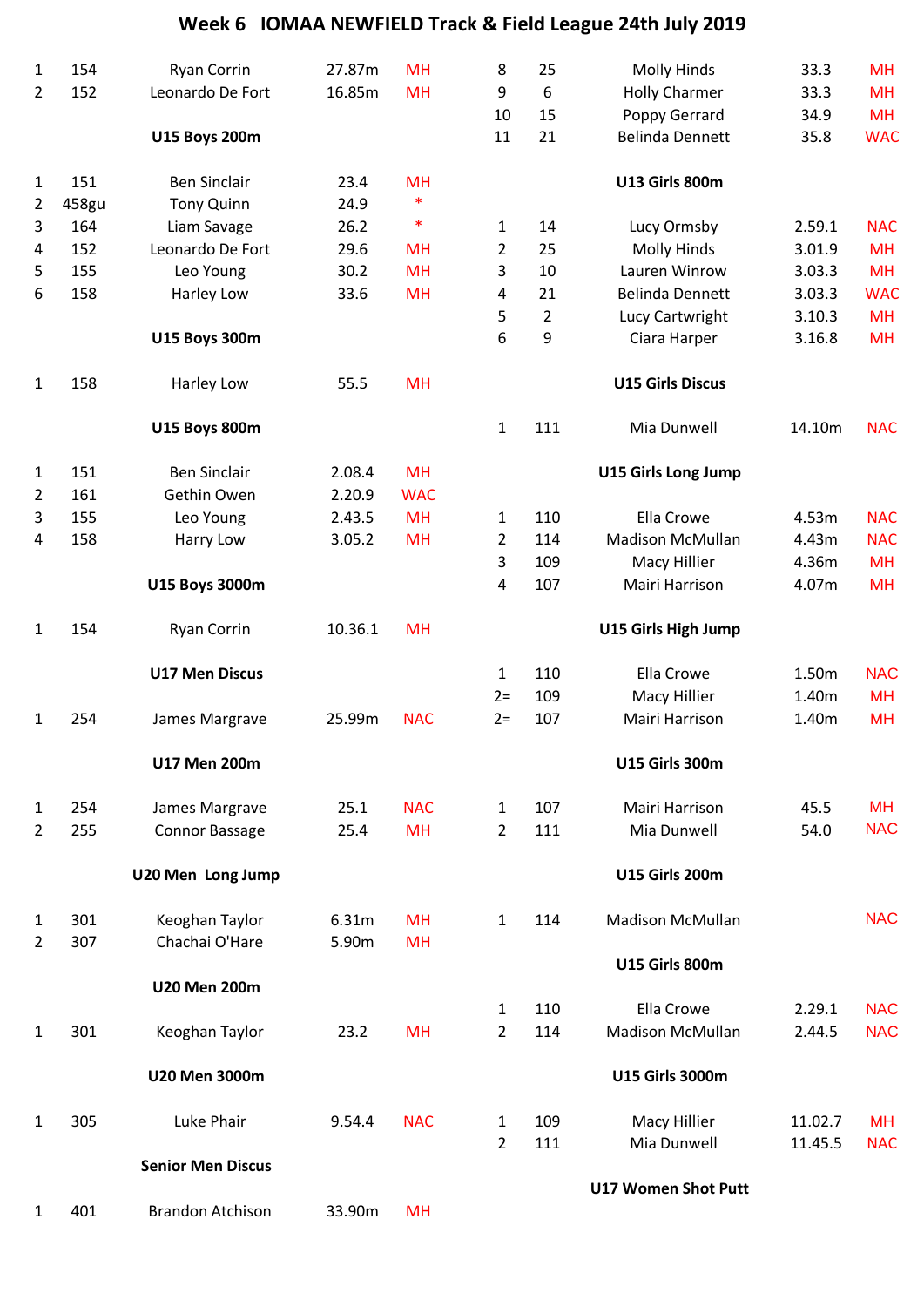| 2              | 404   | <b>Richard Bell</b>       | 31.68m  | <b>MH</b>   | 1                   | 213 | <b>Tazmin Fayle</b>                     | 8.83m  | <b>MH</b>  |
|----------------|-------|---------------------------|---------|-------------|---------------------|-----|-----------------------------------------|--------|------------|
|                |       |                           |         |             | $\overline{2}$      | 206 | Shannon McMullan                        | 6.66m  | <b>NAC</b> |
|                |       | <b>Senior Men Javelin</b> |         |             |                     |     |                                         |        |            |
|                |       |                           |         |             |                     |     | <b>U17 Women Discus</b>                 |        |            |
| 1              | 401   | <b>Brandon Atchison</b>   | 45.27m  | <b>MH</b>   |                     | 213 |                                         | 28.87m | <b>MH</b>  |
|                |       | <b>Senior Men 200m</b>    |         |             | 1<br>$\overline{2}$ | 206 | <b>Tazmin Fayle</b><br>Shannon McMullan | 16.20m | <b>NAC</b> |
|                |       |                           |         |             |                     |     |                                         |        |            |
| 1              | 468gu | George Skidmore           |         | <b>WAC</b>  |                     |     | U17 Women Long Jump                     |        |            |
|                |       | <b>Senior Men 800m</b>    |         |             | 1                   | 202 | Aimee Christian                         | 4.39m  | <b>MH</b>  |
|                |       |                           |         |             | $\overline{2}$      | 210 | Jodie Vaughan                           | 4.33m  | <b>MH</b>  |
| 1              | 401   | <b>Brandon Atchison</b>   | 2.17.5  | <b>MH</b>   |                     |     |                                         |        |            |
| $\overline{2}$ | 496   | <b>Andrew Falconer</b>    | 2.18.9  | <b>MH</b>   |                     |     | U17 Women High Jump                     |        |            |
|                |       | Senior Men 3000m          |         |             | 1                   | 210 | Jodie Vaughan                           | 1.30m  | <b>MH</b>  |
| 1              | 469   | Jamie Beaman              | 10.15.7 | <b>MH</b>   |                     |     | U17 Women 300m Hurdles                  |        |            |
|                |       | Veteran 40 Men 800m       |         |             | $\mathbf{1}$        | 209 | <b>Katie Crook</b>                      | 51.1   | <b>WAC</b> |
|                |       |                           |         |             | $\overline{2}$      | 202 | Aimee Christian                         | 54.8   | <b>MH</b>  |
| 1              | 403   | <b>Matthew Callister</b>  | 2.26.4  | <b>NAC</b>  | 3                   | 210 | Jodie Vaughan                           | 56.0   | <b>NAC</b> |
|                |       | Veteran 40 Men 3000m      |         |             |                     |     | U17 Women 200m                          |        |            |
| 1              | 403   | <b>Matthew Callister</b>  | 10.46.9 | <b>NAC</b>  | 1                   | 205 | Anna Lashley                            |        | <b>NAC</b> |
|                |       |                           |         |             |                     |     |                                         |        |            |
|                |       | Veteran 55 Men 3000m      |         |             |                     |     | U17 Women 300m                          |        |            |
| 1              | 464   | Andrew Fox                | 10.20.4 | <b>MH</b>   | 1                   | 202 | Aimee Christian                         | 49.8   | <b>MH</b>  |
|                |       | <b>Vets Mile</b>          |         |             |                     |     | <b>U20 Women Shot Putt</b>              |        |            |
| $\mathbf{1}$   | 475   | Peter Callin              | 5.40.3  | <b>VM45</b> | $\mathbf{1}$        | 201 | Megan Lockwood                          | 7.30m  | <b>MH</b>  |
| 2              | 470   | Clive Dugdale             | 6.11.3  | <b>VM50</b> |                     |     |                                         |        |            |
| 3              | 476   | Kevin Vondy               | 6.12.8  | <b>VM60</b> |                     |     | <b>U20 Women Discus</b>                 |        |            |
| 4              | 473   | Robbie Lambie             | 6.15.0  | <b>VM65</b> |                     |     |                                         |        |            |
| 5              | 479   | <b>Helen Taylor</b>       | 6.36.9  | <b>VW45</b> | $\mathbf{1}$        | 201 | Megan Lockwood                          | 34.77m | <b>MH</b>  |
| 6              | 472   | <b>Terry Bates</b>        | 6.43.4  | <b>VM65</b> |                     |     |                                         |        |            |
| 7              | 474   | Michael Crook             | 6.54.3  | <b>VM55</b> |                     |     | <b>U20 Women Long Jump</b>              |        |            |
| 8              | 477   | Moira Hall                | 7.42.9  | <b>VW65</b> |                     |     |                                         |        |            |
| 9              | 471   | George Henthorn           | 10.38.9 | <b>VM80</b> | $\mathbf{1}$        | 329 | Abbie Quayle                            | 4.36m  | <b>MH</b>  |
|                |       |                           |         |             |                     |     | U20 Women 800m                          |        |            |
|                |       |                           |         |             | $\mathbf{1}$        | 478 | Laura Dickinson                         | 2.35.6 | <b>NAC</b> |
|                |       |                           |         |             |                     |     | Veteran 40 Women Shot Putt              |        |            |
|                |       |                           |         |             |                     |     |                                         |        |            |
|                |       |                           |         |             | 1                   | 427 | Louise Kneen                            | 9.33m  | <b>WAC</b> |

**Veteran 40 Women Discus**